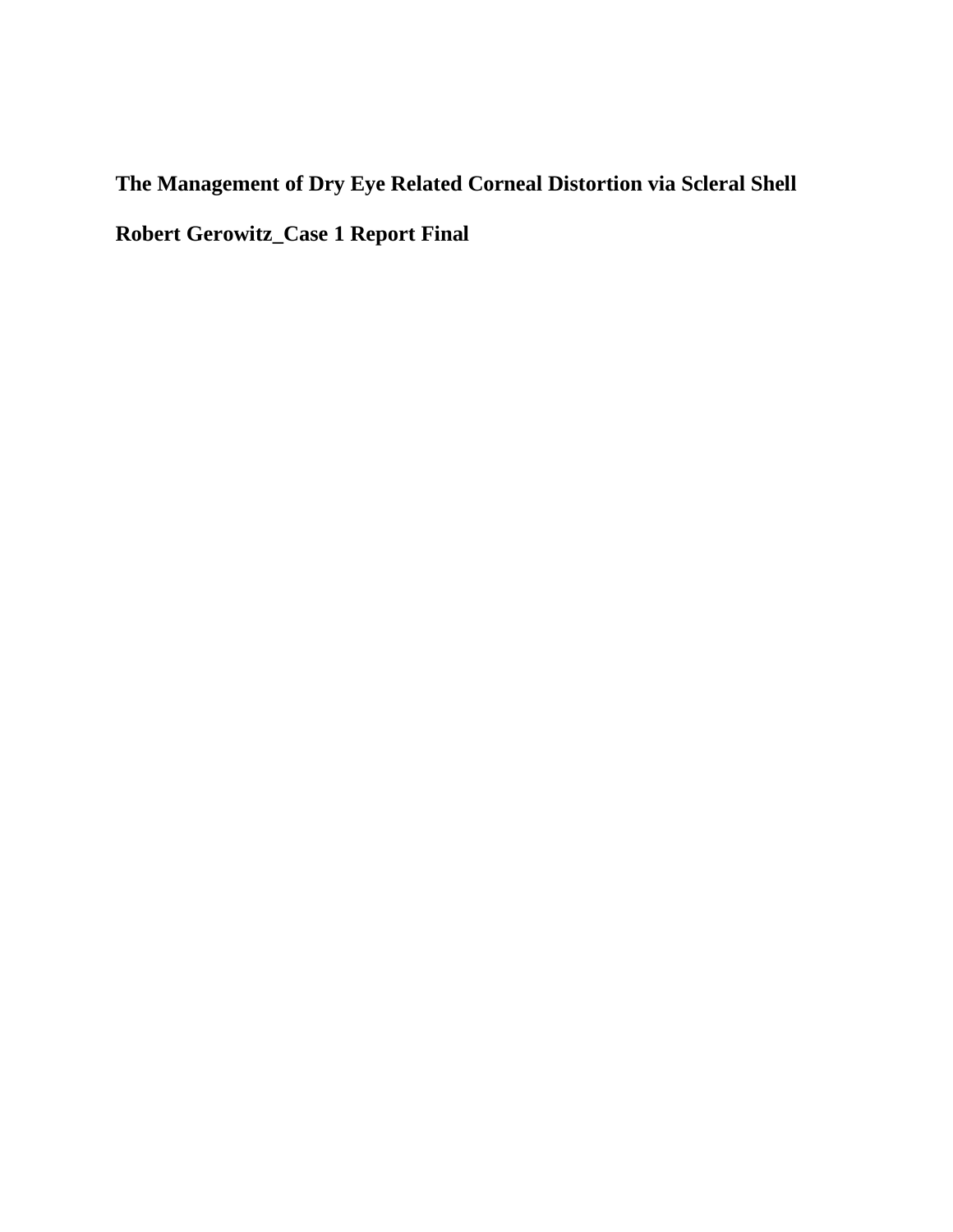### **Candidate #251 Case 1 The Management of Dry Eye Related Corneal Distortion via Scleral Shell**

#### **ABSTRACT**

**Background:** Dry eye disease (DED) is an insidious problem for patients of all ages. Although treatable, it is as yet incurable. According to the TFOS DEWS II report (published in the *Ocular Surface Journal*, July 2017), Dry Eye is defined as, "*a multifactorial disease of the ocular surface characterized by a loss of homeostasis of the tear film, and accompanied by ocular symptoms, in which tear film instability and hyperosmolarity, ocular surface inflammation and damage, and neurosensory abnormalities play etiological roles.*"

In mild cases, DED causes discomfort which may be constant or infrequent. As the condition progresses, through the spectrum of mild to moderate to severe, patients may report pain and fluctuating or blurred vision. The cornea may become distorted and compromised to the point of scarring. The spectrum of treatment may range from standard techniques; i.e. patient education and lifestyle modification, hot compress and lid hygiene techniques; to secondary treatments. These include artificial tears, Meibomian gland expression, punctal occlusion, inoffice eyelid therapy (e.g IPL, LLLT, MiboFlo, LipoFlo, RF, etc.) and topical steroids and antibiotic-steroid combinations. When these methods do not stem the cascade of dry eye sequelae, tertiary treatments like autologous serum, bandage contact lenses and Scleral lenses may become a viable methods available to Optometry to treat advanced DED<sup>13</sup> . **Epidemiology<sup>6</sup> :** Based on data from the National Health and Wellness Survey, 6.8 percent of the United States adult population (approximately 16.4 million people) have been diagnosed with DED. The prevalence increased with age (2.7 percent in those 18 to 34 years old versus 18.6 percent in those  $\geq$  75 years old) and was higher in women than men (8.8) versus 4.5 percent). Prevalence (see Table 1) was not affected by education or location of residence.<sup>7.</sup>

page 2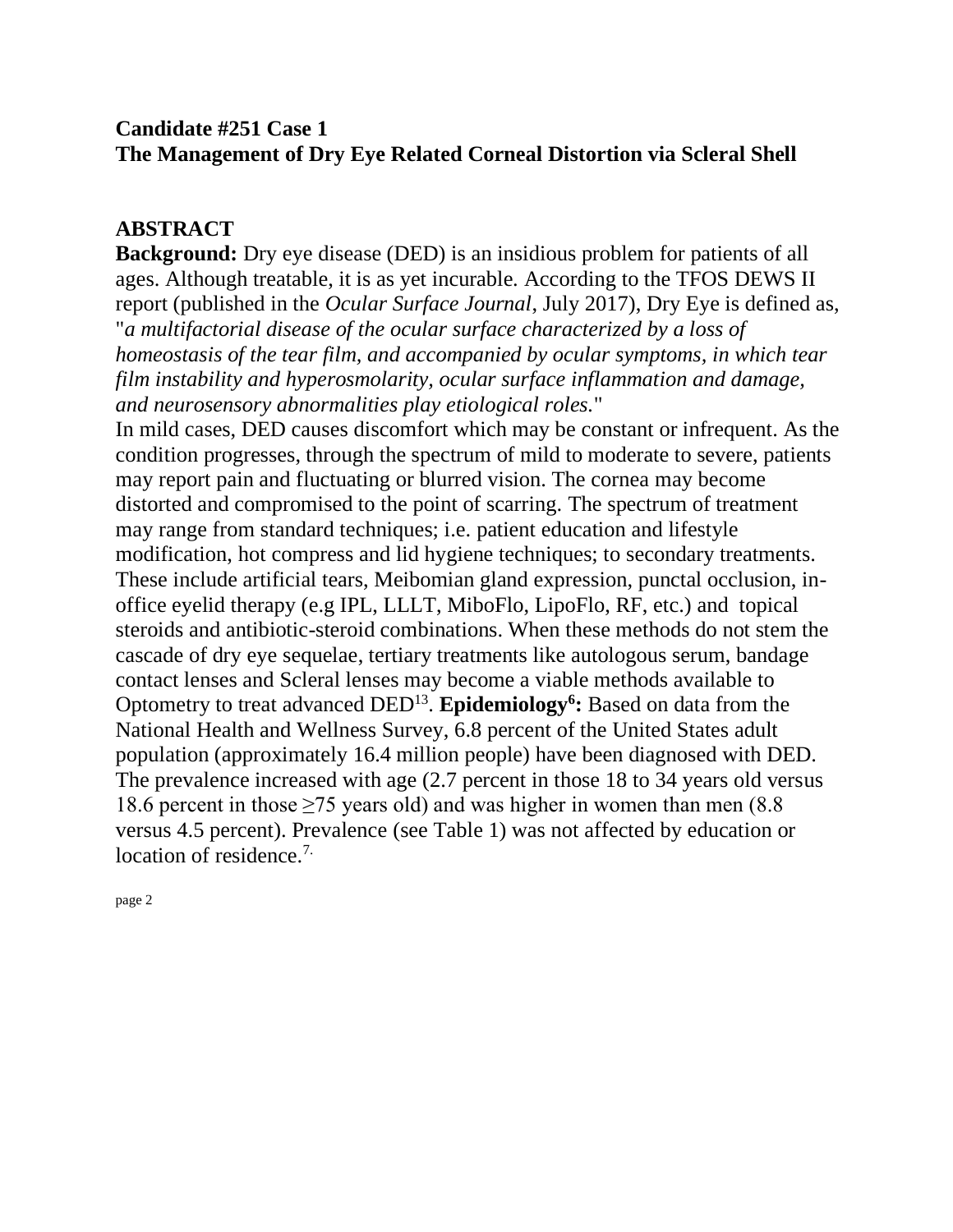| Table 1: Dry Eye Disease Risk Factor Categorization <sup>8</sup>                                 |                                                             |                           |
|--------------------------------------------------------------------------------------------------|-------------------------------------------------------------|---------------------------|
| <b>Consistent</b>                                                                                | Probable                                                    | <b>Inconclusive</b>       |
| aging                                                                                            | diabetes                                                    | Hispanic ethnicity        |
| female sex                                                                                       | rosacea                                                     | menopause                 |
| Asian race                                                                                       | viral infection                                             | acne                      |
| meibomian gland dysfunction                                                                      | thyroid disease                                             | sarcoidosis               |
| connective tissue disease                                                                        | psychiatric conditions                                      | smoking                   |
| Sjögren syndrome                                                                                 | pterygium                                                   | alcohol                   |
| androgen deficiency                                                                              | low fatty acid intake                                       | pregnancy                 |
| computer use                                                                                     | refractive surgery                                          | demodex infestation       |
| contact lens wear                                                                                | allergic conjunctivitis                                     | botulinum toxin injection |
| use of medications, such a,<br>antihistamines, antidepressants,<br>anxiolytics, and isotretinoin | medications (for example, anti-<br>cholinergics, diuretics, | multivitamins             |
| estrogen replacement therapy                                                                     |                                                             | oral contraceptives       |
| hematopoietic stem cell<br>transplantation                                                       |                                                             |                           |
| environmental conditions, such as<br>pollution, low humidity, and sick<br>building syndrome      |                                                             |                           |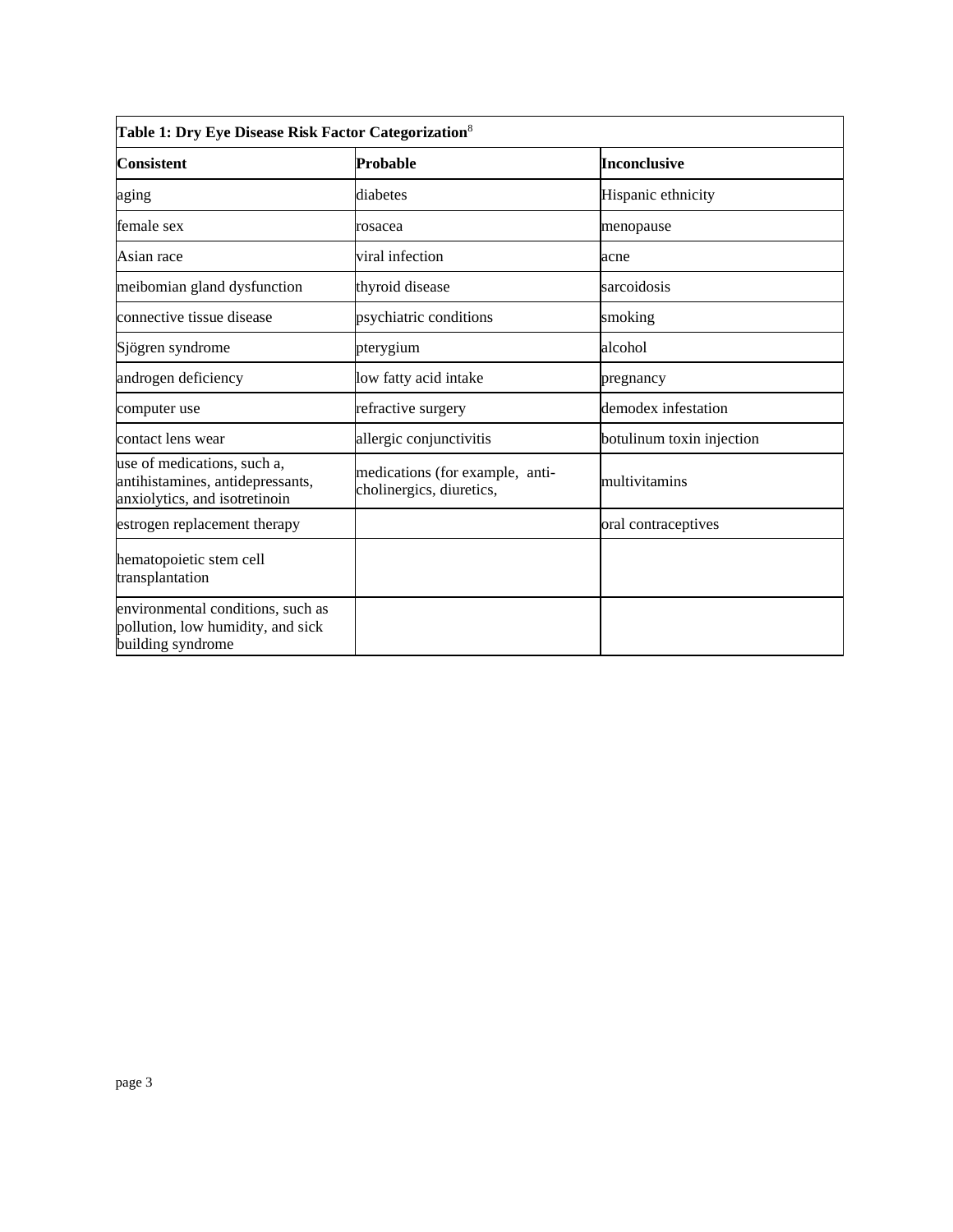**Case Report:** A 27-year-old Latino male with a history of juvenile leukemia and DM, presented with long standing ocular dryness, right eye > left. Vision was reduced in the right eye and normal in his left with only slight improvement with pinhole. Key entrance findings were a central corneal opacity RE and a distorted corneal topography. General exam was followed up with a dry eye workup and ultimately, the patient's RE was fit with a scleral lens. At five months the patient has reported clearer vision and a more comfortable RE. **Discussion:** Over the past 40 years, the Dry Eye treatment paradigm has steadily evolved. For many years the best advice doctors could give patients was the use of artificial tears (a standalone treatment many doctors strongly rely on even today). Then came the idea of disrupting the lacrimal drainage system either with silicone punctal plugs or surgical cautery. This philosophy subscribed to the thinking that dry eye was mostly related to decrease tear production and by keeping more tears in our patients' eyes we could alleviate their symptoms. Often the final result was "plugging up a swamp" of poor quality tears. Around the start of this millennium, the oil producing meibomian glands were given the attention they deserved and treatments revolved along the lines of applying heat first to the outside of the eyelids and eventually in combination with physical manipulation and lifestyle/environmental modifications. At the same time, the inflammatory nature of DED was also recognized and two topical prescription therapies began to be employed in its amelioration: corticosteroids, and topical cyclosporine A (CsA) (with lifitegrast ultimately joining this list). Oral essential fatty acid supplementation and tetracycline-class antibiotics began to be commonly prescribed as well<sup>12</sup>. As we continue forward to our present, the devices to diagnose, measure and treat DED have multiplied. As previously mentioned in this case study, our current treatment methodology now has 4-step process (see Table 2). In Step 3 the use of properly fit, Scleral lens designs allow for a constant neutral saline reservoir to bathe the compromised cornea throughout all hours of wear. Additionally, the scleral shell protects the cornea from exogenous insult related to foreign matter and gives the lids a smooth surface to blink over. **Conclusion:** This case of a severe dry eye and corneal distortion was handled successfully by the use of a Scleral lens.  $<sup>1</sup>$ </sup>

**Keywords:** Dry eye disease / Scleral Contact Lenses / Corneal topography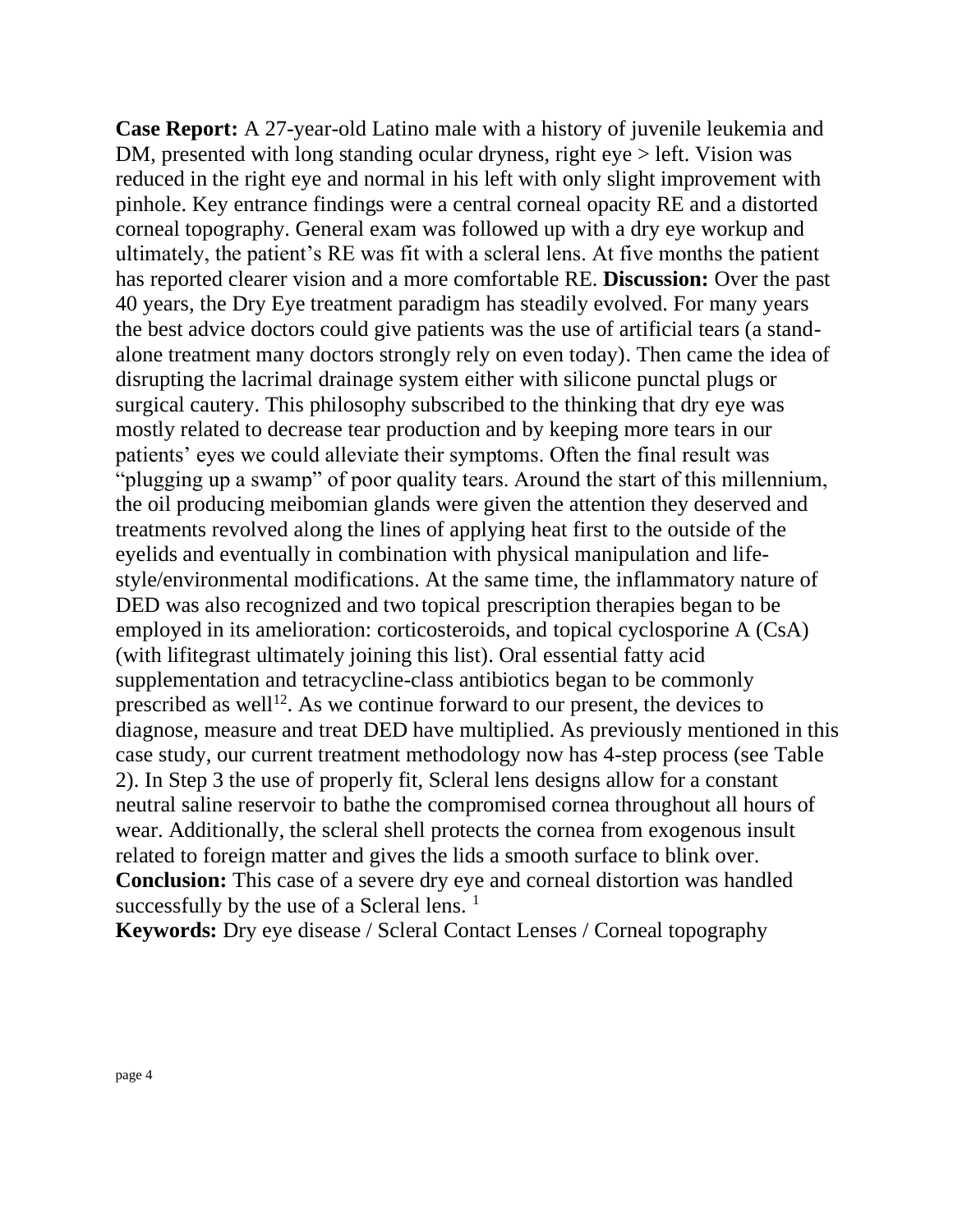#### **Table 2** 13 **Staged management & treatment recommendations for dry eye disease**

#### **Step 1:**

- Education regarding the condition, its management, treatment and prognosis
- Modification of local environment
- Education regarding potential dietary modifications (including oral essential fatty acid supplementation)
- Identification and potential modification/elimination of offending systemic and topical medications
- Ocular lubricants of various types (if MGD is present, then consider lipid-containing supplements)
- Lid hygiene and warm compresses of various types

#### **Step 2:**

If above options are inadequate consider:

- Non-preserved ocular lubricants to minimize preservative-induced toxicity
- Tea tree oil treatment for Demodex (if present)
- Tear conservation
	- o Punctal occlusion
	- o Moisture chamber spectacles/goggles
- Overnight treatments (such as ointment or moisture chamber devices)
- In-office, physical heating and expression of the meibomian glands (including device-assisted therapies, such as LipiFlow)
- In-office intense pulsed light therapy for MGD
- Prescription drugs to manage DED
	- •
	- o Topical antibiotic or antibiotic/steroid combination applied to the lid margins for anterior blepharitis (if present)
	- o Topical corticosteroid (limited-duration)
	- o Topical secretagogues
	- o Topical non-glucocorticoid immunomodulatory drugs (such as cyclosporine)
	- o Topical LFA-1 antagonist drugs (such as lifitegrast)
	- o Oral macrolide or tetracycline antibiotics

#### **Step 3:**

If above options are inadequate consider:

- Oral secretagogues
- Autologous/allogeneic serum eye drops
- Therapeutic contact lens options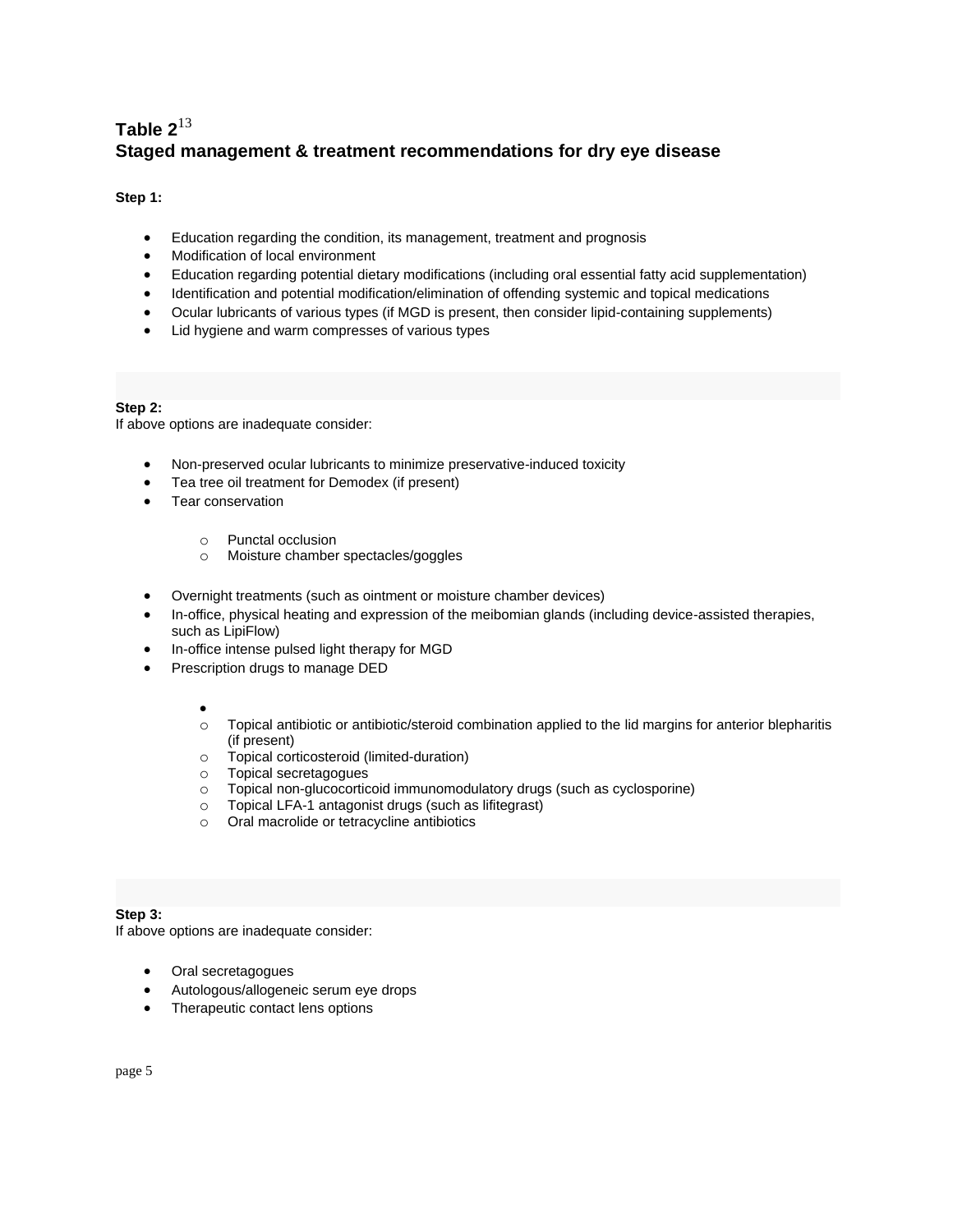- o Soft bandage lenses<br>
o Rigid scleral lenses
- Rigid scleral lenses

#### **Step 4:**

If above options are inadequate consider:

- Topical corticosteroid for longer duration
- Amniotic membrane grafts
- Surgical punctal occlusion
- Other surgical approaches (eg tarsorrhaphy, salivary gland transplantation)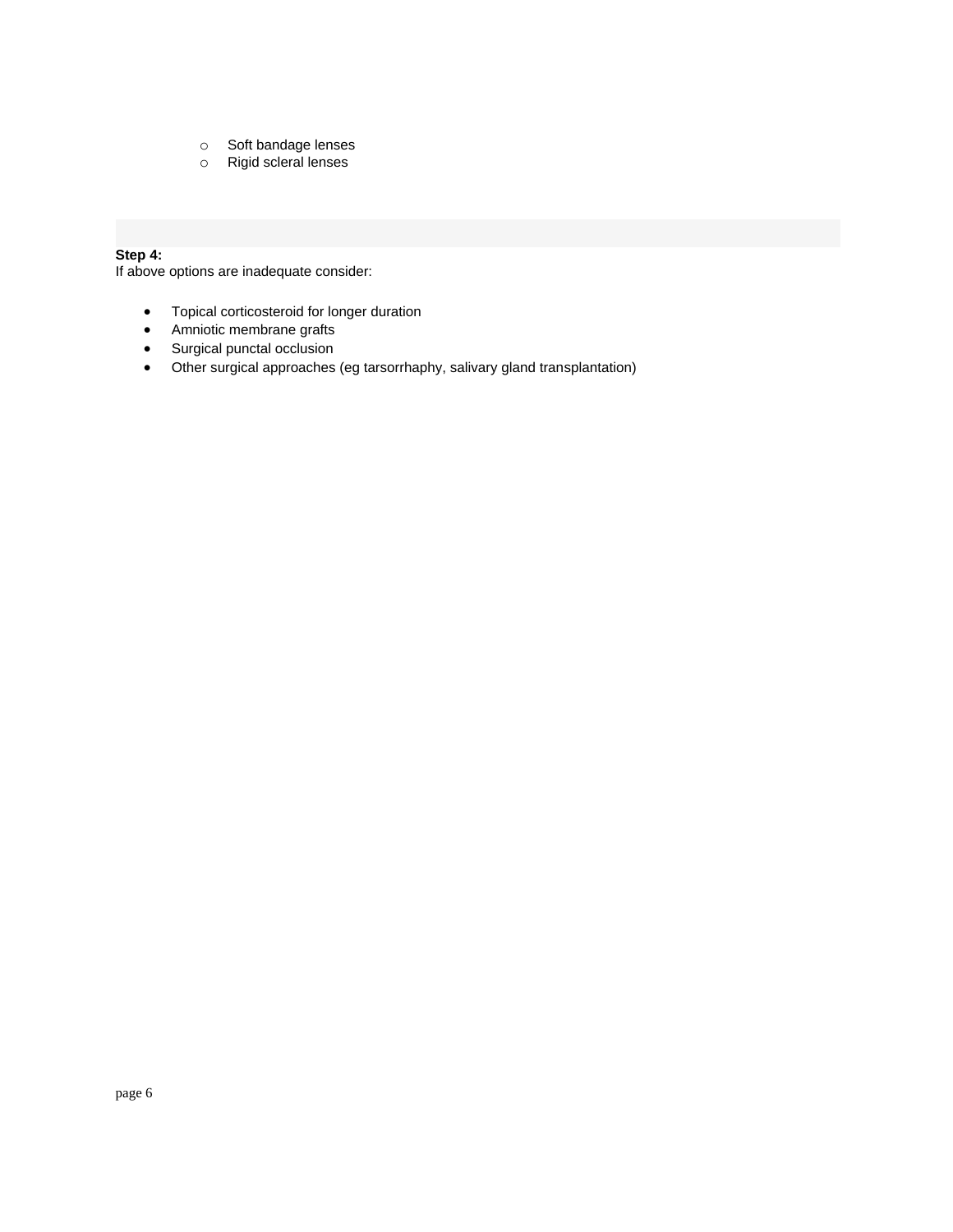#### **INTRODUCTION**

Systemic therapies used for a wide range of cancer types are associated with distinct adverse effects, several of which may affect the eye. Ocular side effects from systemically administered chemotherapy can be severe, disabling, and irreversible. These agents may cause dry eye, meibomian gland dysfunction and nonhealing corneal epithelium.<sup>2</sup>

DED is the most frequently encountered sequelae of diabetes mellitus (DM). Although the pathogenesis of DM related dry eye is unknown (and correcting metabolic imbalance can assist in lessening symptomology), its prevalence has increased in recent years.3, 10 Studies have linked antineoplastics to dry eye disease as an iatrogenic causative factor. <sup>9</sup> Out of 77 bone marrow transplanted patients surviving at least 1 year, 43% developed ocular manifestations of DED. Irradiation may contribute to the development of dry eye, since all patients with hematological malignancies, in contrast to aplastic anemia patients, had undergone total body irradiation.  $^{11}$ 

The case report which follows describes the initial encounter with a young man suffering from poor vision related to his previous and ongoing health history and the methods used to ameliorate his condition.

#### **CASE REPORT**

**Chief Complaint:** MR, a 27 year old, Latino male, presented to our office **4/19/19**. He reported no allergies and a non-contributory family history. He denied alcohol or tobacco use. Current medications include Aspart Insulin and Gemfibrozil. The patient was diagnosed with Acute Lymphoid Leukemia in 2005. His therapy included chemotherapy, radiation, and bone marrow transplant. He has been in cancer remission since. Type II Diabetes Mellitus was first diagnosed in 2018 and reported as being under good control. Chief complaints consisted of dry eye discomfort and general blurred vision beginning shortly after treatment of patient's leukemia, the overall symptoms being significantly worse for the Right eye than the Left. Patient reported RUL cautery in 2008 and RLL punctal occlusion along with Bruder-type mask and artificial tear in-home therapy, with no relief of symptoms; this factor along with the patient's condition of his cornea led to the decision to use a scleral lens for tertiary treatment. Other symptoms included: glare, photophobia, eye fatigue, burning, dryness, epiphora, soreness, redness, and sandy or gritty feeling to the right eye.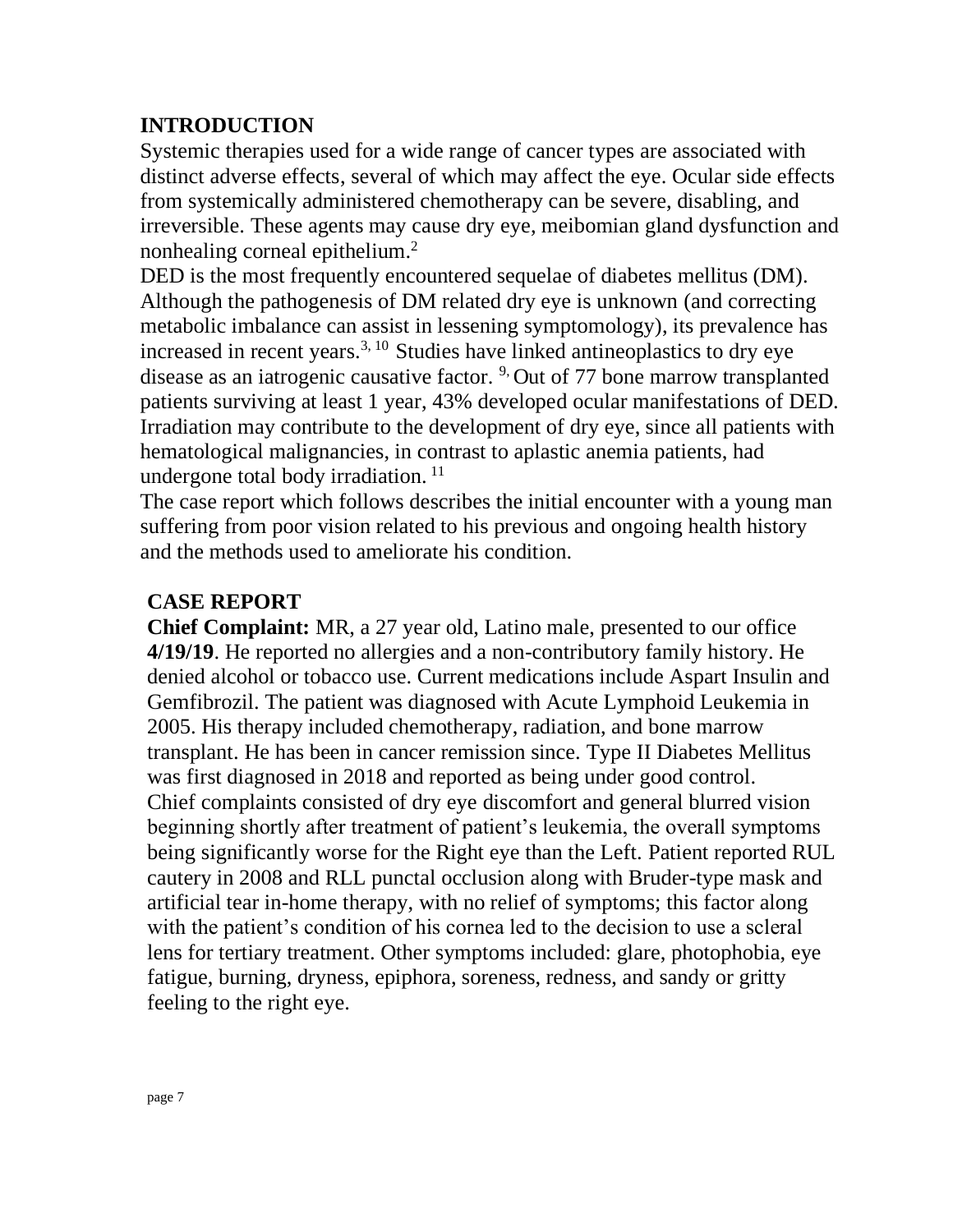**Initial Exam Findings:** MR's unaided distance acuity was RE 20/70 (improved to 20/60-2 with pinhole), LE 20/20 and 20/15 OU. Near point VA was RE 20/200, LE 20/20, and OU 20/20. His eyes were orthophoric distance and near with full range of motion, normal color vision, and NPC to nose. His stereopsis was decreased to 2/6 owing to the poor acuity in his RE. His autorefraction and autokeratometry was as follows: RE -1.75-6.00x96 / [43.37@88](mailto:43.37@88) x [54.25@176](mailto:54.25@176) with 176 micron elevation difference and LE +.25- .50x19 / [41.75@03](mailto:41.75@03) x [42.37@93](mailto:42.37@93) with 16 micron elevation difference. Manifest refraction was: RE -.50-1.25x50 w/20/70 PHNI and LE 0.00 w/20/20.

IOP was RE 15mm Hg and LE 13mmHg

Slit lamp exam demonstrated RE epithelial staining and a pericentral corneal opacity approximately 1mm in size from Bowman's membrane to the anterior stroma, 3+ stringy mucous, lid swelling, 4+ bulbar and conjunctival injection, and trace anterior lenticular opacities. LE only showed 2+ bulbar conjunctival injection and OU the anterior chambers were deep and clear. Pupils were equally round and reactive to light. There was no APD present.

Internal eye health exam showed normal nerves, maculae, and blood vessels. There was no NVD, NVE, CSME, or BDR noted in either eye.



*The above photos demonstrate significant elevated RE corneal disruption and staining in the inferior midperiphery. The LE is clear of any such defects.* page 8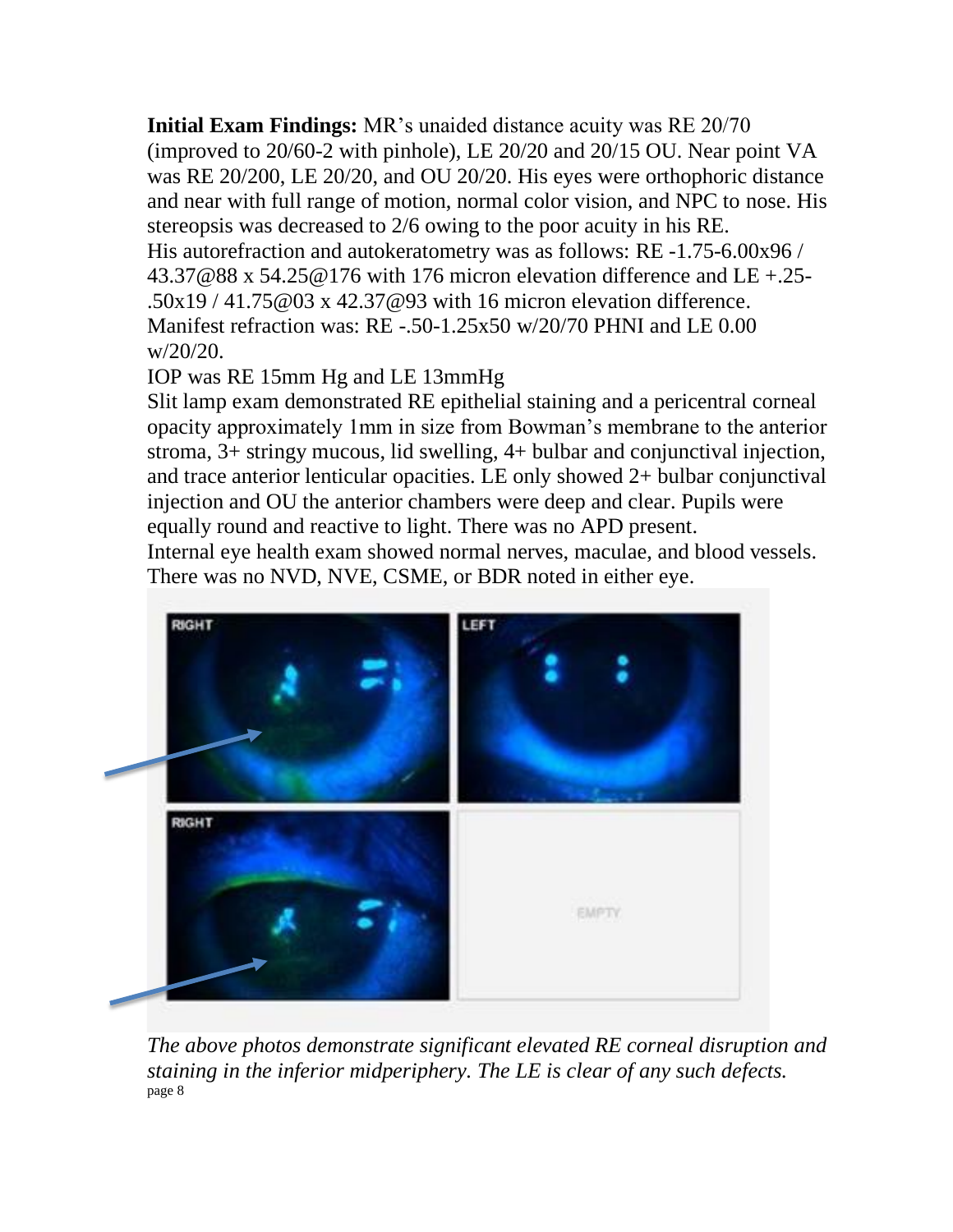### **Topographical Analysis:**

MR's right eye demonstrated significant distortion which also gave the eye the appearance of being much steeper than the LE with keratoconic-like elevation due to dry eye corneal irregularity.



*RE topography and mire pattern (arrows indicate area of greatest dry eye related cornea insult)*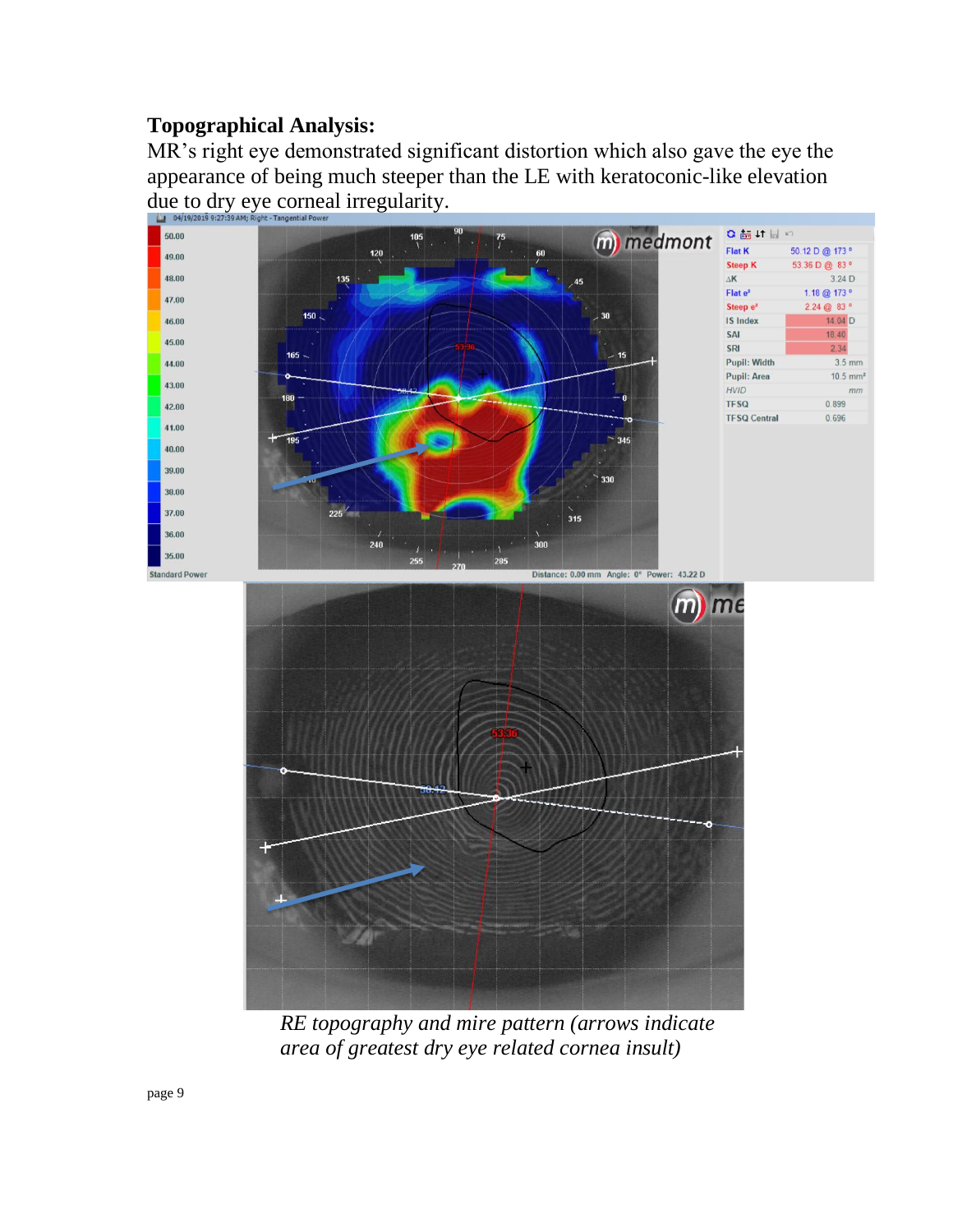

*LE topography*

**Dry Eye Evaluation:** this eval was performed on **4/26/19**. MR's Right cornea had 4+ epithelial staining with a 3 second TBUT. The Left cornea demonstrated no staining but also had a reduced TBUT of 2 seconds. His zone quick results showed possible reflex tearing as his RE was 15mm and his LE was 3mm for the 15 second test. Inflammadry yielded positive results OU. Meibography demonstrated Grade 2 gland atrophy for his Right upper and lower lids, and Grade 1 Left upper lid and Grade 0 Left lower lid. He also showed OU inferior and Superior lid wiper epitheliopathy and 1+ positive nasal aspect LE lissamine green staining of the bulbar conjunctiva. The RE had 4+ bulbar and palpebral conjunctival injection and the LE had only 2+ bulbar conjunctival injection. On gross evaluation, the RE had a distinct shrunken appearance as compared with the left.

**Diagnosis and Management:** MR was diagnosed with aqueous deficient dry eye and Meibomian gland dysfunction OU. Treatment has consisted with Restasis 1gtt OU bid and Systane prn for the naked RE. Again, it should be noted that DES signs and symptoms for the LE were considerably less than for the RE. He was recommended to use Thermolon hot compresses qhs. As previous dry eye therapies were less than adequate for the amelioration of the patient's chief complaint and symptoms (i.e. RE discomfort and blur) it was decided to proceed with a Scleral lens fit for the RE. 4,5 page 10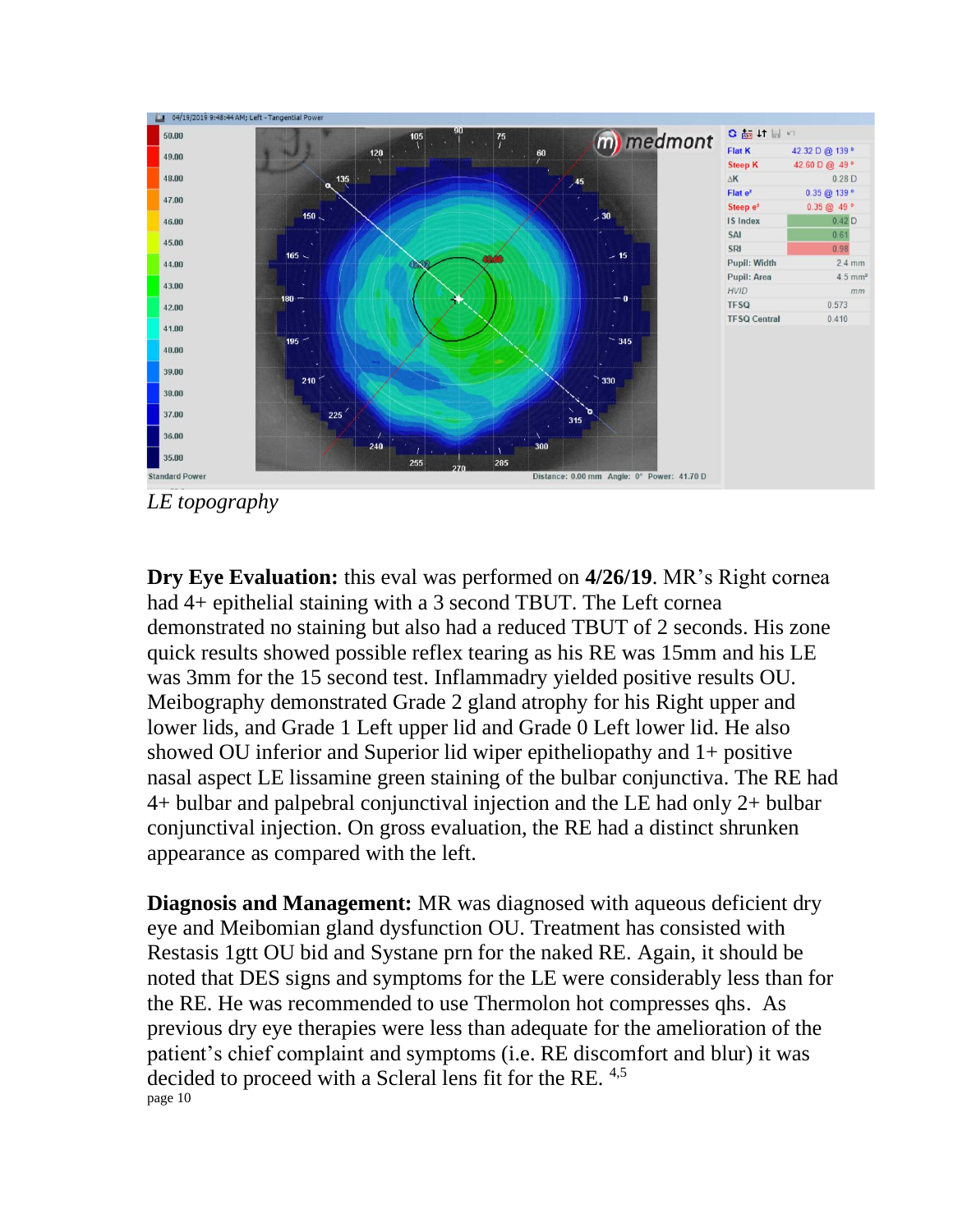

*Grade 2 meibomian gland atrophy RUL / RLL. Grade 1 meibomian gland atrophy LUL Grade 0 meibomian gland atrophy LLL* page 11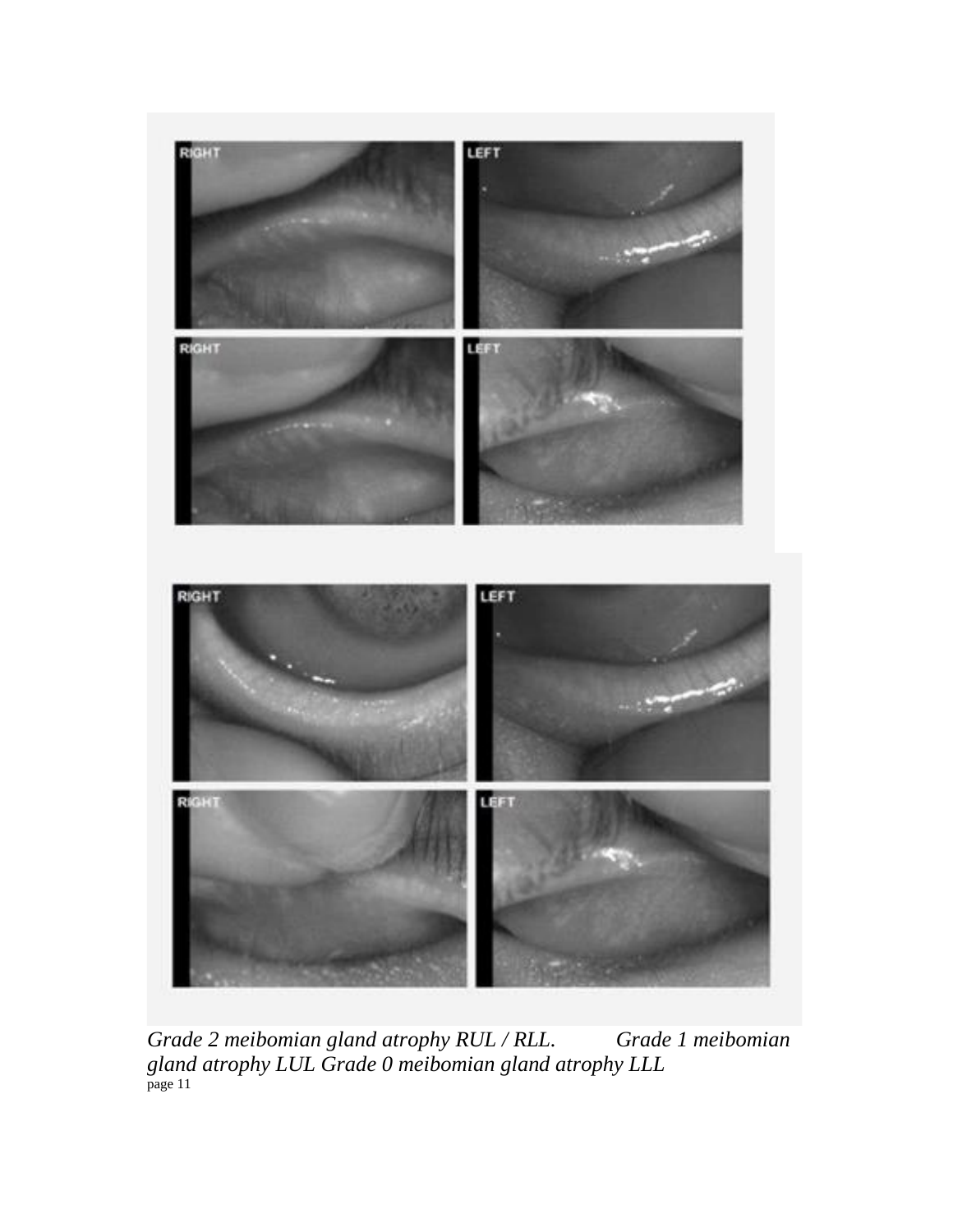### **Initial Scleral Lens Evaluation 5/3/19:**

**Trial Lens Selection:** Given the general steepness as demonstrated by topography and the extreme elevation difference (176 microns) combined with a relatively small cornea ( $HVID = 11.27mm$ ) and narrow vertical fissure it was decided to select the smallest OAD available in the Acculens Maxim fitting set. Sizes in this set range from 16.0 to 18.2mm with sagittal clearance matched for each trial lens to each OAD.

### **Trial Lens Fitting:** TL 1: Acculens Maxim 7 / BC 6.49 / SAG 4.89 / OAD

16.0 OZ 9.0 / -12.00 This is a "stock" design with a spherical haptic. As per our SOP, my assistant evaluated the lens briefly to rule out decentration and air bubbles via visual examination. After our standard protocol of 1 hour of wearing time it was noted to move excessively and >700 microns of central clearance was observed.

Please Note: All clearance measurements in this case were made via slit lamp estimation. Proper Limbal clearance and Haptic-Scleral interaction were likewise made using slit lamp observation for this entire case. These observations will take the form of denoting whether or not there was observable limbal or scleral blanching and the location it occurred. We are defining blanching as inside of the landing haptic and not at the lens edge; otherwise referred to as "compression". This is specifically different from "impingement" which is located at the edge of the haptic.

TL 2: Acculens Maxim 7 / BC 7.03 / SAG 4.64 / OAD 16.0 / OZ 9.0 / -6.00 This trial lens was chosen to maintain the OAD but decrease the central sag. This lens was made with 5 limbal curves and 2 haptic curves. Each limbal curve is tangential and flatter as we traverse from the OZ to the haptic enabling us to attempt an average vault of 200 microns (see Table 3). After 1 hour of wearing time it was noted that the lens exhibited no movement, there was no limbal or scleral blanching, and central clearance was 350 microns, superior clearance was 200 microns; and inferior, nasal, and temporal clearance was 100 microns. The over refraction was 0.00 with 20/20-1 vision.

**Lens Dispensing**: Trial lens 2 was ordered and dispensed as **MR Lens #1** on **5/13/19**. Our SOP for scleral lens filling is single dose ampules of 0.9% inhalation saline. Additionally, we dispense all scleral lenses with Sauflon/Refine H2O2 disinfection systems. After 1 hour of wearing time, there was no limbal or scleral blanching. Clearances were observed as follows: 400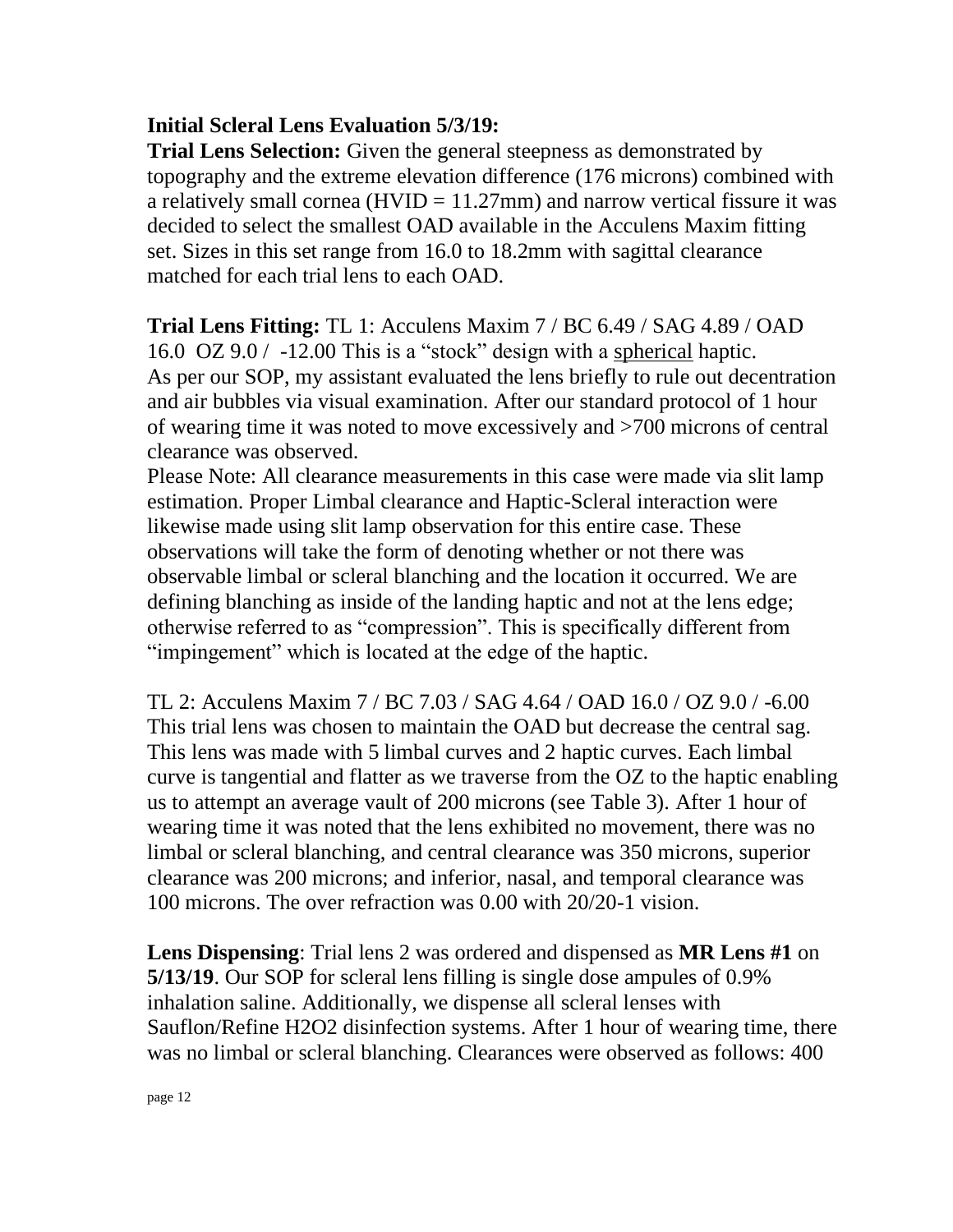microns central, 300 microns superior and inferior, and 100 microns nasal and temporal, and 200 microns over the inferior mid-peripheral corneal irregularity previously noted. MR saw 20/30 with only +.25 over-refraction which improved acuity to 20/25-1. Follow up was set at 1 week with a standard wearing time buildup of: Day 1= 6 hours, Day 2 = 8 hours, Day 3 = 10 hours, Day  $4 = 12$  hours and Day  $5 + = 14-16$  hours maximum wearing time.

| <b>BC</b> Radius                | 7.03        |
|---------------------------------|-------------|
| Sag                             | 4.64        |
| <b>OAD</b>                      | 16.0        |
| <b>OZ</b>                       | 9.0         |
| Power                           | $-6.00$     |
| <b>CT</b>                       | .25         |
| Limbal Curve (1) Radius / Width | 7.50 / .5   |
| Limbal Curve (2) Radius / Width | 8.04 / .5   |
| Limbal Curve (3) Radius / Width | 8.65 / .5   |
| Limbal Curve (4) Radius / Width | 8.88 / .45  |
| Limbal Curve (5) Radius / Width | 9.38 / .5   |
| Haptic Curve (1) Radius / Width | 13.50 / .5  |
| Haptic Curve (2) Radius / Width | 15.00 / .55 |
| $C_{1}D_{2}$ $C_{1}M_{1}$       |             |

Table 3: MR Lens #1

*CAD profile MR Lens #1*



page 13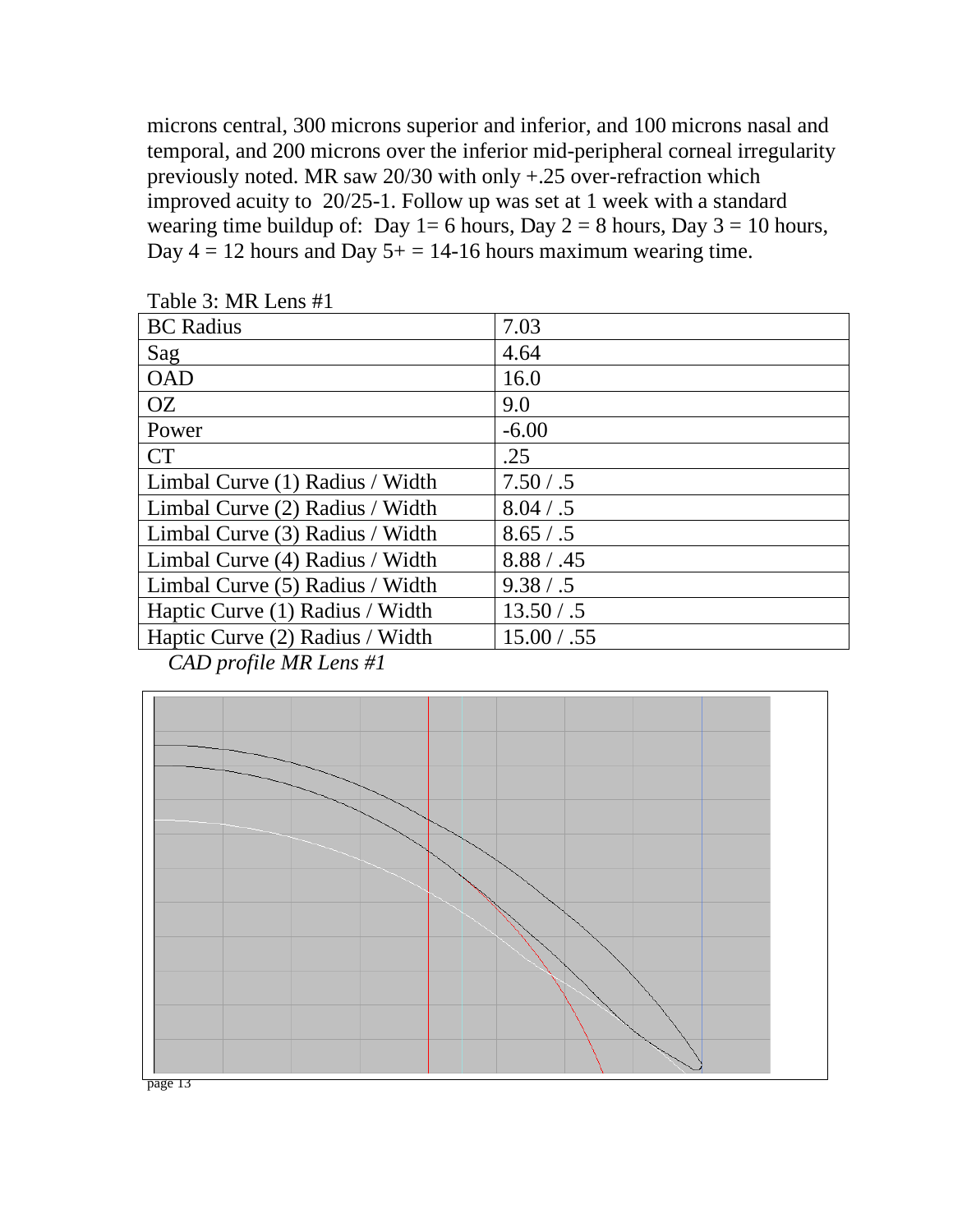**Follow up 5/31/19** with 6.5 hours wearing time. MR was seeing 20/25 with 0.00 over-refraction. He reported that although he was "seeing better, (my) eyes seem more red." Clearances were observed as follows: 350 microns central, 100 microns inferior, 200 microns superior, 100 microns temporal, 50 microns nasal and 150 over the inferior mid-peripheral corneal irregularity previously noted. There was slight temporal scleral blanching inside of the haptic edge. Using a "measure twice-cut once" philosophy it was decided to recheck all findings prior to redesign so another appointment was set.

**Follow up 6/5/19:** MR came in for follow up again with 6.5 hours wearing time. He reported that his vision was "slightly blurry today". His vision was 20/30-2 but felt that a -.50 over-refraction improved his quality of vision. Clearances were observed as follows: 300 microns central, 100 microns inferior, 100 microns superior, 50 microns temporal, 50 microns nasal with touch over the inferior mid-peripheral corneal irregularity previously noted. Although there was no limbal or scleral blanching, there was 2+ conjunctival injection under the haptic with 3+ bulbar conjunctival injection. It was decided to re-design MR's lens as a more prolate design to loosen the haptic. In this context, we wanted to flatten the lens centrally (which in turn allowed for a decrease in optical power via a more minus tear lens to improve VA) and go to 2 limbal curves which were flatter and wider to achieve a faster rate of peripheral lift (see Table 4).

**Follow up 8/23/19:** MR came into the office to have MR Lens #2 dispensed and evaluated. After 45min of wearing time, MR's vision was 20/25. There was 500 microns of central clearance, 400 microns inferior, 300 microns superior, 200 microns temporal and 100 microns nasal. There was no limbal or scleral blanching and no excessive bulbar conjunctival injection. The patient reported Lens #2 "felt better like it was less tight". Follow up was set for 2 weeks.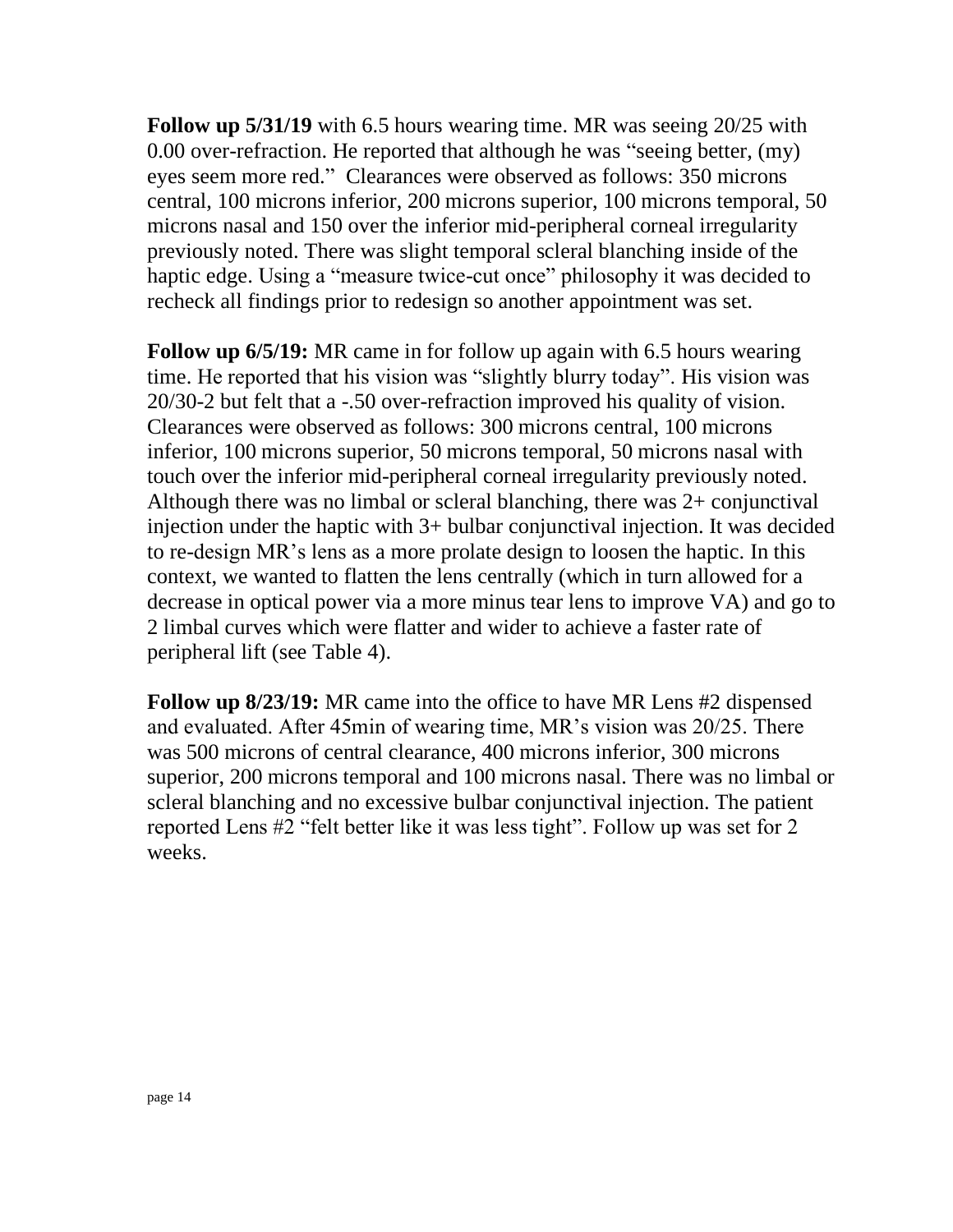*Table 4: MR Lens #2*

| <b>BC</b> Radius                | 7.67                                        |
|---------------------------------|---------------------------------------------|
| Sag                             | 4.63                                        |
| <b>OAD</b>                      | 15.9 (finished diameter)                    |
| <b>OZ</b>                       | 8.5                                         |
| Power                           | $-2.50$ (includes $6/5/19$ over refraction) |
| <b>CT</b>                       | .25                                         |
| Limbal Curve (1) Radius / Width | 8.04 / 1.75                                 |
| Limbal Curve (2) Radius / Width | 8.44 / .90                                  |
| Haptic Curve (1) Radius / Width | 13.00 / .5                                  |
| Haptic Curve (2) Radius / Width | 14.50 / .55                                 |

## *CAD profile MR Lens #2*

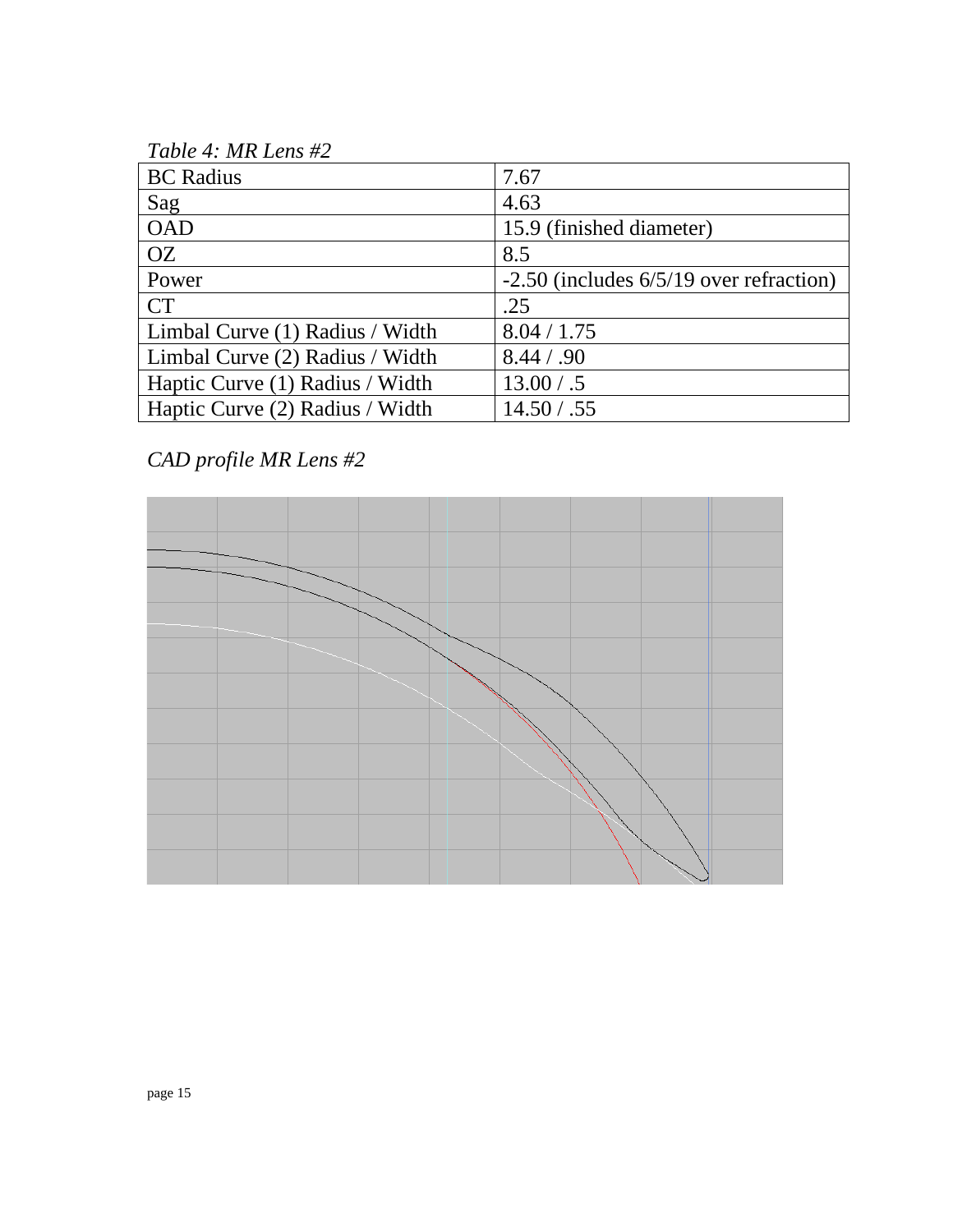**Follow up 9/6/19:** MR came in for a follow up visit. He reported that the new lens "feels better, not as red, and vision is good". His vision was 20/30-1 after 7 hours of wearing time. Lens clearances were 100 microns central, 250 microns inferior, 100 microns superior, 250 microns temporal and 100 microns nasal. There was no limbal or scleral blanching and only a trace amount of bulbar conjunctival injection. Follow up was set for 4 months.

**Follow up 1/29/20:** we saw MR at the end of 7 hours of wearing time. He reported that his vision was good, he was seeing 20/50; and the "lens felt good except for a little dryness by the end of the day". Clearances were 200 microns central, 100 microns inferior and superior, 50 microns temporal and 100 microns nasal. Once again, there was only a trace amount of bulbar conjunctival injection and no limbal or scleral blanching. It was decided to deep clean his lens with progent at this visit and set follow up at the time of his regular yearly comprehensive exam.

**Follow up 1/28/21:** MR came into our office for a yearly progress appointment. He reported that scleral lens wear "really helps and (my) vision is more clear". With the exception of some mask related dryness and a decrease of light sensitivity and redness, MR also reported a resolution of all pre-fit symptoms. His RE visual acuity at 12.5 hours wearing time was 20/30+1 with a -.50 over-refraction which only improved VA by one letter. There was no limbal blanching, but we observed trace scleral blanching from 7-11:00 along with 3+ bulbar conjunctival injection (this was at 4+ pre-fit). Clearances were 250 microns central, 150 microns inferior, 100 microns superior, 100 microns temporal and 100 microns nasal. Limbal clearances were estimated to be 100 microns inferior, 50 microns superior, 50 microns temproal and 50 microns nasal. We performed a progent deep cleaning and he was pre-appointed for a 6 month return visit. Pictured below is the topography mire pattern for MR's RE cornea from this visit. It demonstrates slightly less corneal distortion than in the orignal, pre-fit map via the use of a scleral contact lens.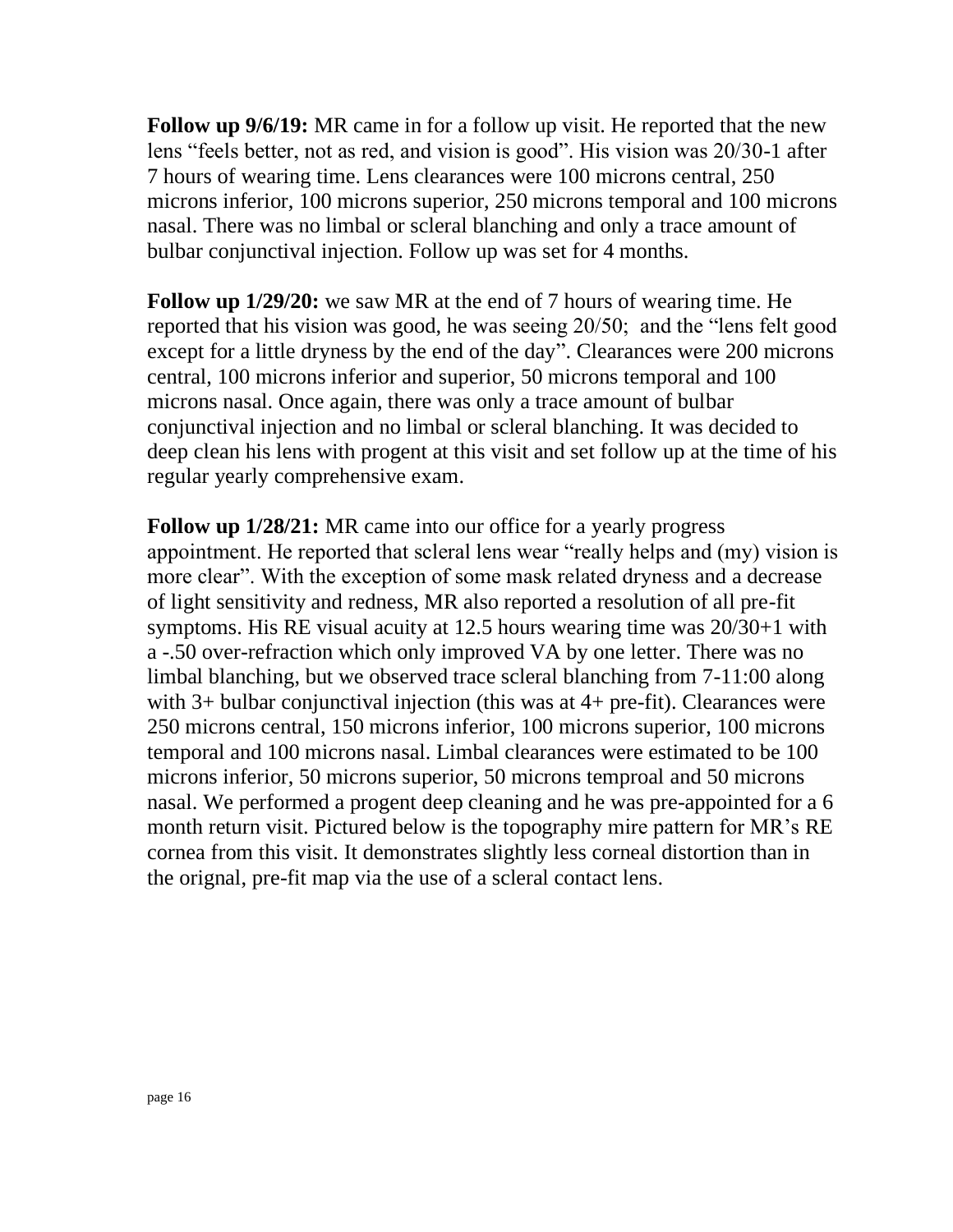

*RE topography and mire pattern (20 months post-fit)*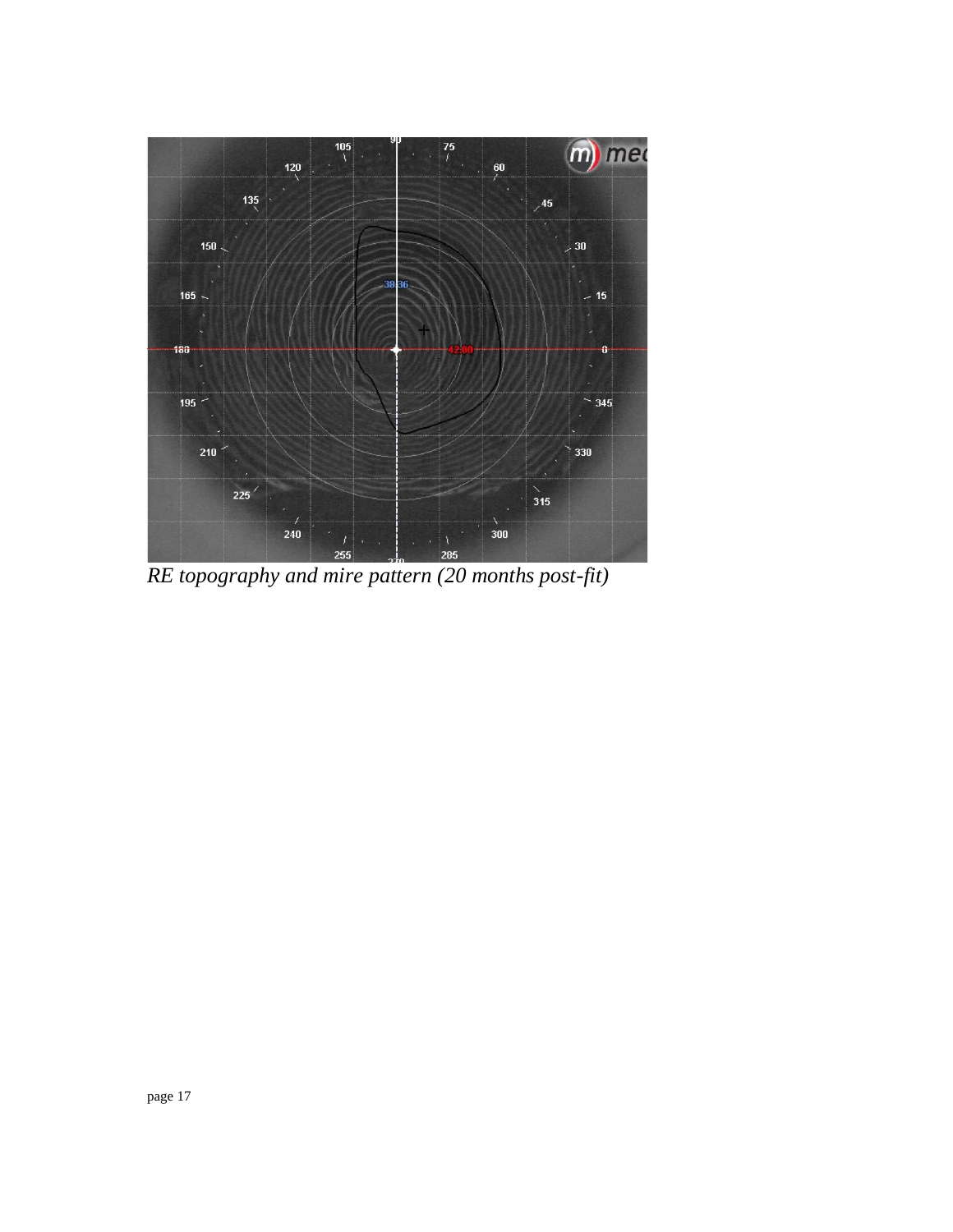**Appendix 1: Commonly accepted abbreviations DED dry eye disease TFOS DEWS tear film ocular surface dry eye workshop IPL intense pulsed light therapy LLET low level laser therapy RF radio frequency DM diabetes mellitus RUL right upper lid RLL right lower lid RE right eye LE left eye OU ocular unitas or both eyes VA visual acuity NPC near point of convergence PHNI pin hole no improvement mmHg millimeters of mercury APD afferent pupillary defect NVD neovascularization of the optic disc NVE neovascularization everywhere CSME clinically significant macular edema BDR background diabetic retinopathy 1gtt OU bid 1 drop both eyes twice daily TL trial lens HVID horizontal visible iris diameter OAD overall diameter BC base curve SAG sagittal height OZ optic zone SOP standard operating procedure H2O2 hydrogen peroxide**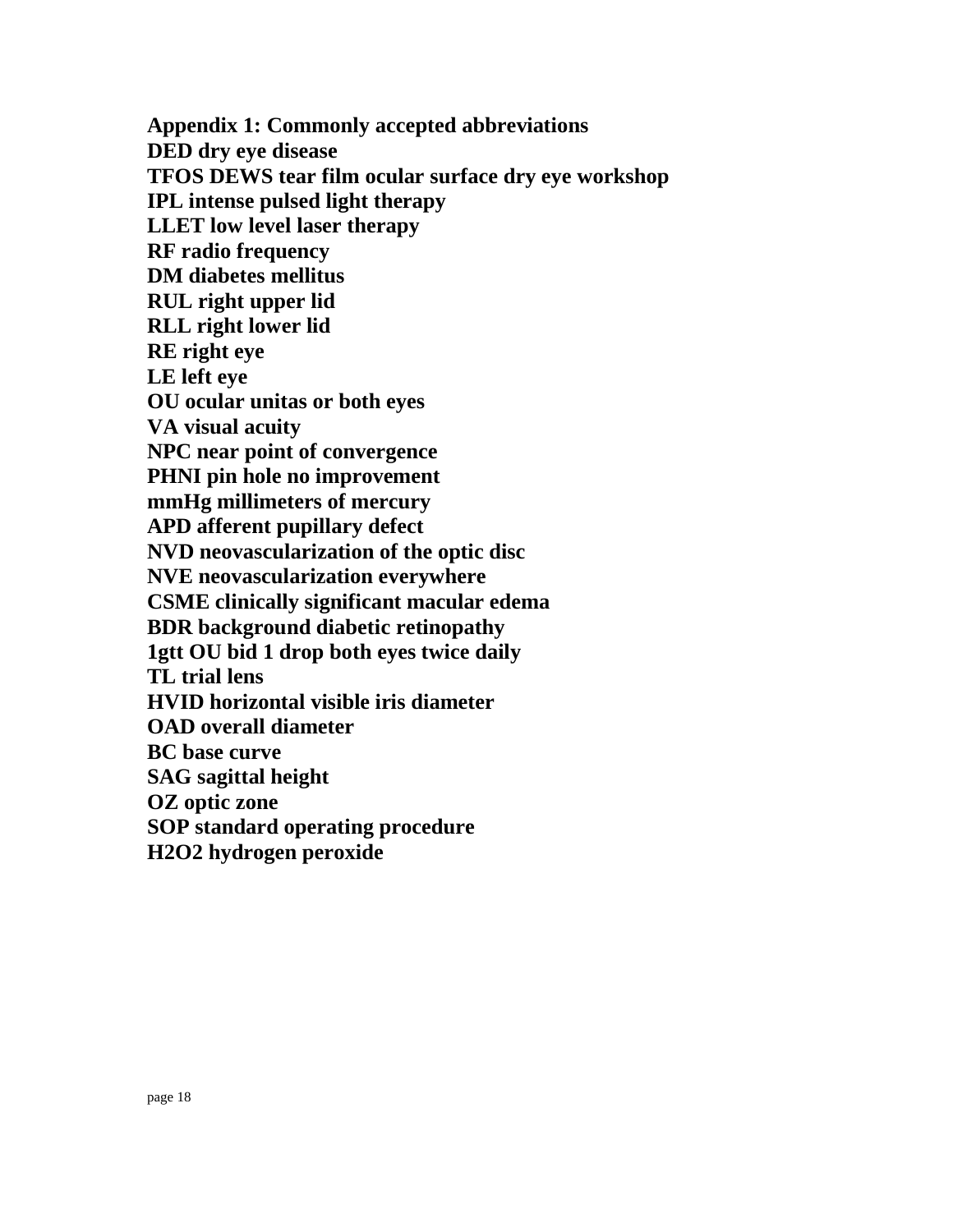#### **REFERENCES**

1. Use of mini scleral contact lenses in moderate to severe dry eye.Alipour F, Kheirkhah A, Jabarvand Behrouz M.Cont Lens Anterior Eye. 2012 Dec;35(6):272-6. doi: 10.1016/j.clae.2012.07.006. Epub 2012 Aug 17.PMID: 22902924 [PubMed - indexed for MEDLINE]

2 .Ocular side effects of systemically administered chemotherapy. Authors: Catherine Y Liu, MD, PhD, Jasmine H Francis, MD, Jose S Pulido, MD, MS, MPH, David H Abramson, MD, FACS; Section Editors: Paul J Hesketh, MD, Jonathan Trobe, MD; Deputy Editor: Diane MF Savarese, MD. All topics are updated as new evidence becomes available and our peer review process is complete.Literature review current through: Oct 2019. | This topic last updated: Sep 23, 2019.

3. Dry Eye Syndrome in Patients with Diabetes Mellitus: Prevalence, Etiology, and Clinical Characteristics. Xinyuan Zhang, \* Lin Zhao, Shijing Deng, Xuguang Sun, and Ningli Wang. Author information Article notes Copyright and License information Disclaimer. This article has been cited by other articles in PMC. J Ophthalmol. 2016; 2016: 8201053. Published online 2016 Apr 26. doi: 10.1155/2016/8201053. PMCID: PMC4861815. PMID: 27213053

4. Scleral lens use in dry eye syndrome. Bavinger JC, DeLoss K, Mian SI.Curr Opin Ophthalmol. 2015 Jul;26(4):319-24. doi: 10.1097/ICU.0000000000000171. Review.PMID: 26058032 [PubMed indexed for MEDLINE]

5[.Treatment of ocular surface disorders and dry eyes with high gas](http://www.ncbi.nlm.nih.gov/pubmed/1468214?itool=Email.EmailReport.Pubmed_ReportSelector.Pubmed_RVDocSum&ordinalpos=41)[permeable scleral lenses.](http://www.ncbi.nlm.nih.gov/pubmed/1468214?itool=Email.EmailReport.Pubmed_ReportSelector.Pubmed_RVDocSum&ordinalpos=41)

Kok JH, Visser R.

Cornea. 1992 Nov;11(6):518-22.

PMID: 1468214 [PubMed – indexed for MEDLINE]

6. TFOS DEWS II Patient Summary, July 04, 2019 [http://www.tearfilm.org/dettnews](http://www.tearfilm.org/dettnews-download_the_tfos_dews_ii_app__view_tfos_dews_ii_videos/5602_16/eng/)download the tfos dews ii app\_view\_tfos\_dews\_ii\_videos/5602\_16/eng/ And<http://www.tearfilm.org/>